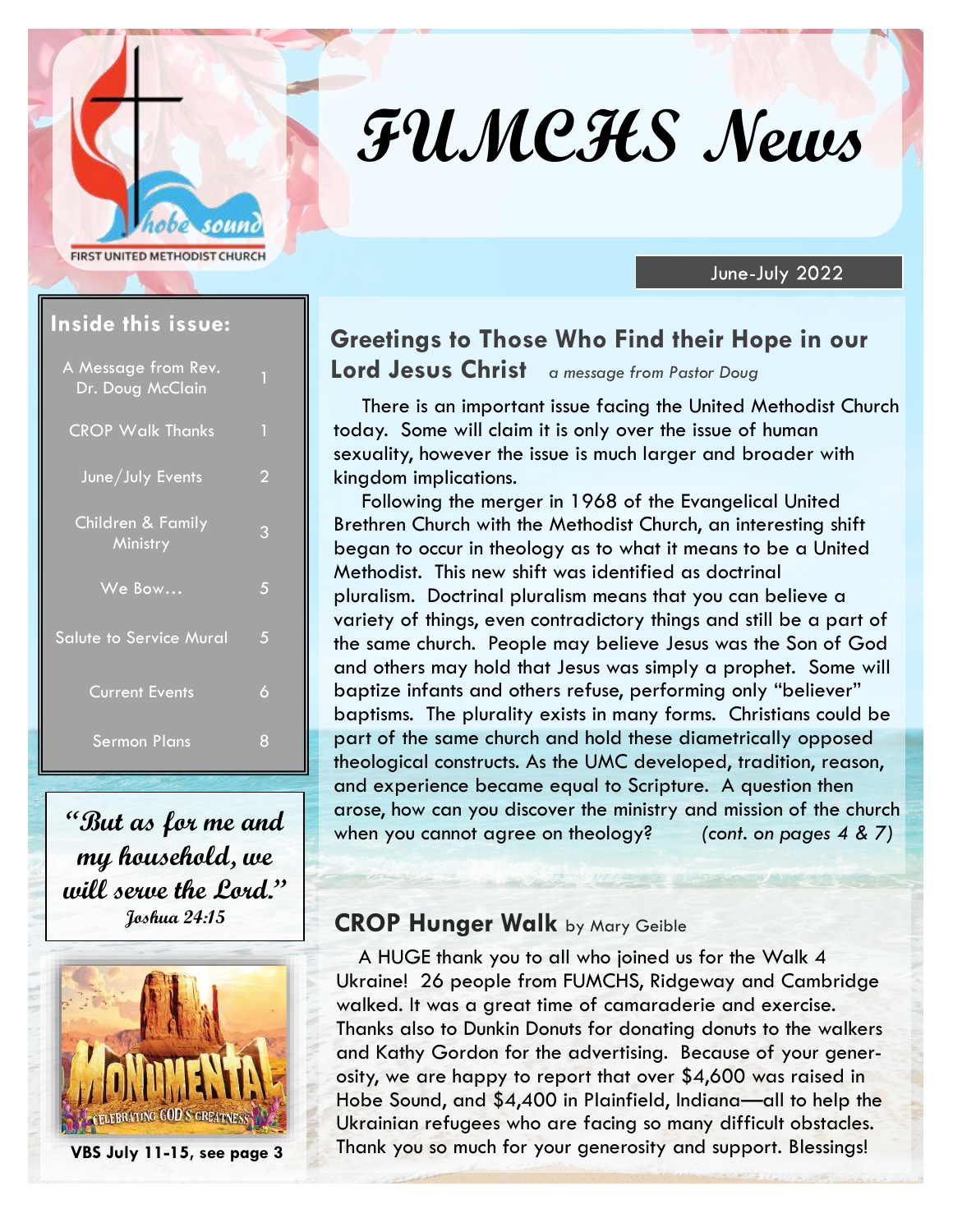### **June & July 2022 Events**

July 18, 10 AM VBS Clean Up

June 8, 7 PM Pray with Pastor Doug June 9-11 Florida UMC Conference June 18, 4 PM Singles Night Out—Fresh Catch June 18, 4-6 PM Family Picnic June 18, 5-8 PM Parents Night Out June 19, 10 AM Youth Sunday June 25-July 2 Youth Summer Camp June 26, 11:30 AM Hello Neighbor! New Member Orientation June 28, 30 Reverse the Door Camp July 4 Office Closed July 5, 10 AM VBS Mandatory VOLUNTEER TRAINING July 5-8, 10 AM-2 PM VBS Decorating & Preparations July 11-15, 9 AM-12 PM Monumental VBS July 17, 10 AM VBS Sunday

July 16, 4 PM Singles Night Out at Dolphin Bar & Shrimp House

Did you know? In May 2022,

**LAHIA received 600 pounds of food &** 

**MISS received 300 pounds of food** 



from our church pantry, thanks to your donations!



First United Methodist Church, 10100 SE Federal Hwy, Hobe Sound, FL 33455 (772) 546-3303 www.fumchs.org

FUMCHS Response Team is here to help. Call us at

### (772) 546-3303

kgordon@fumchs.org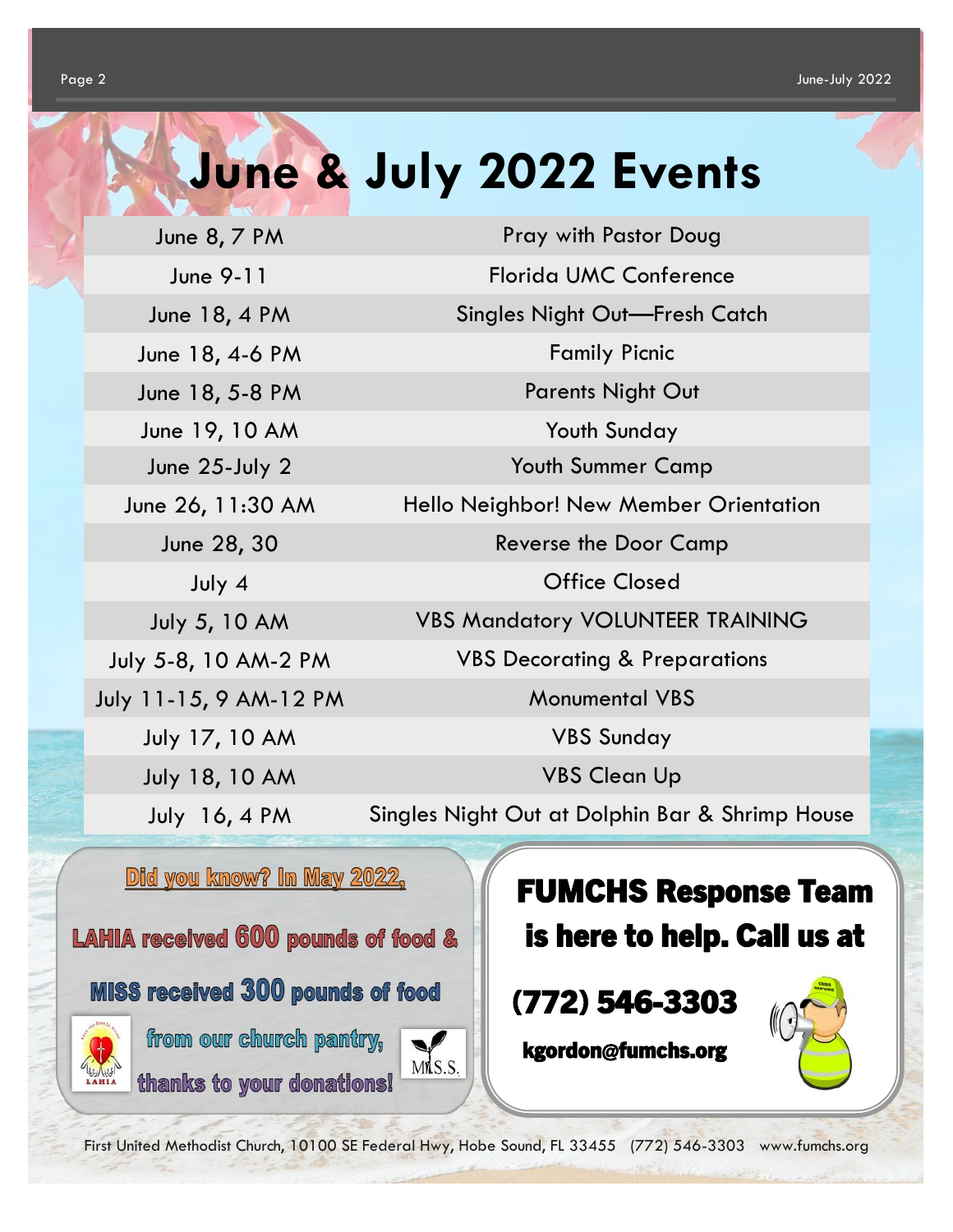#### **Children & Family Ministry** by Kathy Gordon

 Father's Day is June 18, so **Parents Night Out** will be June 17, from 5 to 8 PM. To register or to make a reservation for your child (from 3 to 11 years old), contact Kathy Gordon at (772) 546-3303 or kgordon@ fumchs.org.

**Children's Church** is on Sundays at 10 AM, after Acolytes serve, and the Children's Message at around 10:10 AM. Children then go to the Children's Wing for Bible stories, games, and crafts, and return to the Sanctuary and their families. The June children's faith word is SPIRIT and the Bible verse is Galatians 5:22. The July faith word is PRAISE, and the Bible verse is Psalm 150:6.

We'll go "off-road" for a Monumental **Vacation Bible School** adventure, from July 11 to 15, from 9:00 AM to 12:00 PM, by exploring God's awesomeness. Children (3 to 11 years old) will form a rock-solid faith for the road ahead through music,

crafts, games, and stories. The cost is \$15 per child, but no more than \$40 per family. Register online by scanning the image with your smart phone, or go online to www.fumchs.org/vacation -bible-school.



|  |  |  |  | <b>Children's Church Curriculum for June &amp; July 2022</b> |
|--|--|--|--|--------------------------------------------------------------|
|--|--|--|--|--------------------------------------------------------------|

| June 5  | Pentecost                                          | Acts 2:1-41           |
|---------|----------------------------------------------------|-----------------------|
| June 12 | Philip & the Ethiopian                             | Acts 8:26-40          |
| June 19 | <b>Spiritual Gifts</b>                             | 1 Corinthians 12:1-11 |
| June 26 | Fruit of the Spirit                                | Galatians 5:22-23     |
| July 3  | <b>David Dances</b>                                | 2 Samuel 6:12-19      |
| July 10 | Shout with Joy                                     | Psalm 100             |
| July 17 | Praise the Lord                                    | Psalm 150             |
| July 24 | Mary's Song                                        | Luke 1:46-55          |
| July 31 | Salt and Light<br>The Controller of the Controller | Matthew 5:13-16       |

The First UMC Hobe Sound Backpack Ministry will resume in September 2022. Thank you for donating fresh fruit for the children this 2021-2022 school year.

13 FUMCHS volunteers 140 children who received 4 meals, 2 snacks, & 1 fresh fruit for 30 weeks at Seawind Elementary & Hobe Sound Elementary.



## 4,300 bags filled 4,300 fresh fruit 8,600 snacks 17,300 meals

How many smiles?



**2022 Monumental VBS July 11 to July 15, 9 AM to 12 PM**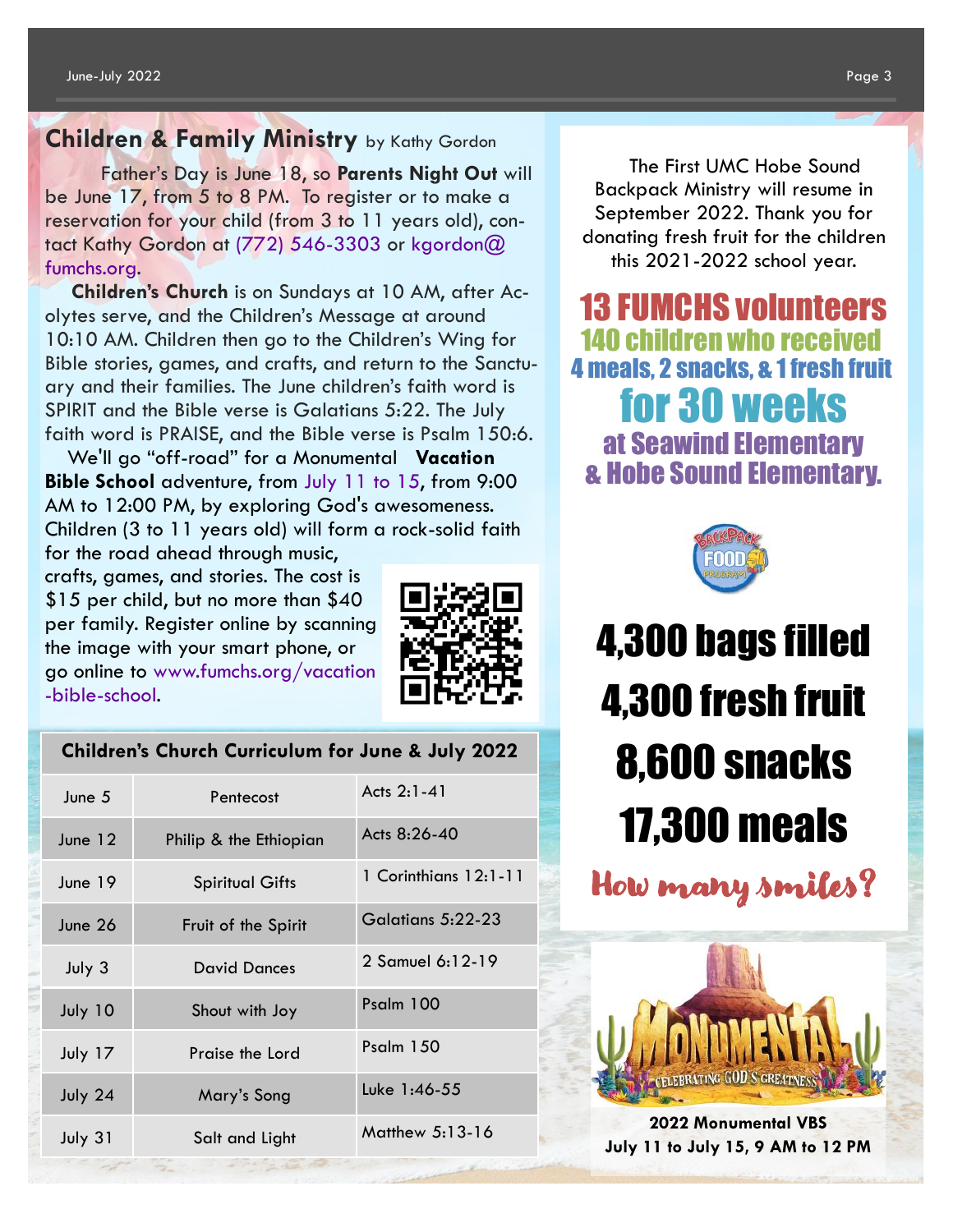#### **Greetings to Those Who Find their Hope in our Lord Jesus Christ** *cont.*

Fast forward several years, now bishops and clergy are teaching and living lives contrary to the teaching of the authority of Scripture. The Lordship of Jesus Christ is almost a second thought. Theological liberalism and doctrinal pluralism have reached a boiling point as expressed in divergent views over human sexuality. Despite our differences the UMC has remained committed to loving every person, as all persons are of sacred worth. When we look at the woman at the well, we see that Jesus did not condemn the woman, he taught her that her behavior was inconsistent with God's will for her and loved her into a transformative relationship.

The traditional view holds that homosexuality is inconsistent with scriptural authority. For many years, divergent opinions were just that, opinions and we could function together with differing viewpoints on morality. But in 2011 the opinions gave way to practice. Clergy began to perform same sex weddings. Bishops looked the other way on same sex weddings and boards of ordained ministry began ordaining self-avowed practicing homosexuals. When opinions and practice diverge then is there discord. Every General Conference since 1972 has affirmed a traditional view of scripture and the corresponding view that homosexuality is incompatible with Christian teaching. Once that opinion and practice were open to a variety of expressions, the pressure to accept every person, into full inclusion, into every aspect of the church, was before us. The council of bishops have become more progressive over the last 50 years, a reflection of academia and liberal theological education.

Today, traditionalists and progressives are now at an inflection point. To continue forward, a way was to be made for churches to exit the UMC denomination, a denomination in rapid decline in North America. If we really do not

know what it means to believe and practice as a United Methodist, how can we ever expect people to want to become a part of such confusion? The continuing UMC will remain affirming of same sex weddings and ordination of persons who identify as part of the LGBTQIA+ community. Maybe we can continue forward in this new reality of differing opinions and practices in the continuing UMC, maybe not. The progressive movement contends it is up to them, helping traditionalists begin to see, believe, and affirm pluralism and liberal theology. Yet there remains a large segment in the UMC, that believe the progressive movement as wrong. Still, the progressives think there can be a "big tent" as they seek to foster a renewing of traditionalists minds, into something more progressive. Therefore, progressives refuse to leave the UMC and there is no way to assist them under our discipline. So why would traditionalists want to continue beating their heads against the wall, a wall that was established and affirmed in every General

Conference vote since 1972? The WCA and the Global Methodist Church is proposing a new denomination. One that is reliant on the primacy of Scriptural authority, informed further

*(cont. Page 7)*





Sunday, 9 AM Light for the Way **Monday, 7 PM Fresh Start** Tuesday, 10 AM & 7 PM Pastor Bible Study Wednesday, 11 AM Midweek Bible Study **Wednesday, 6:30 PM Youth Bible Study Thursday, 7 PM Spirit Rising**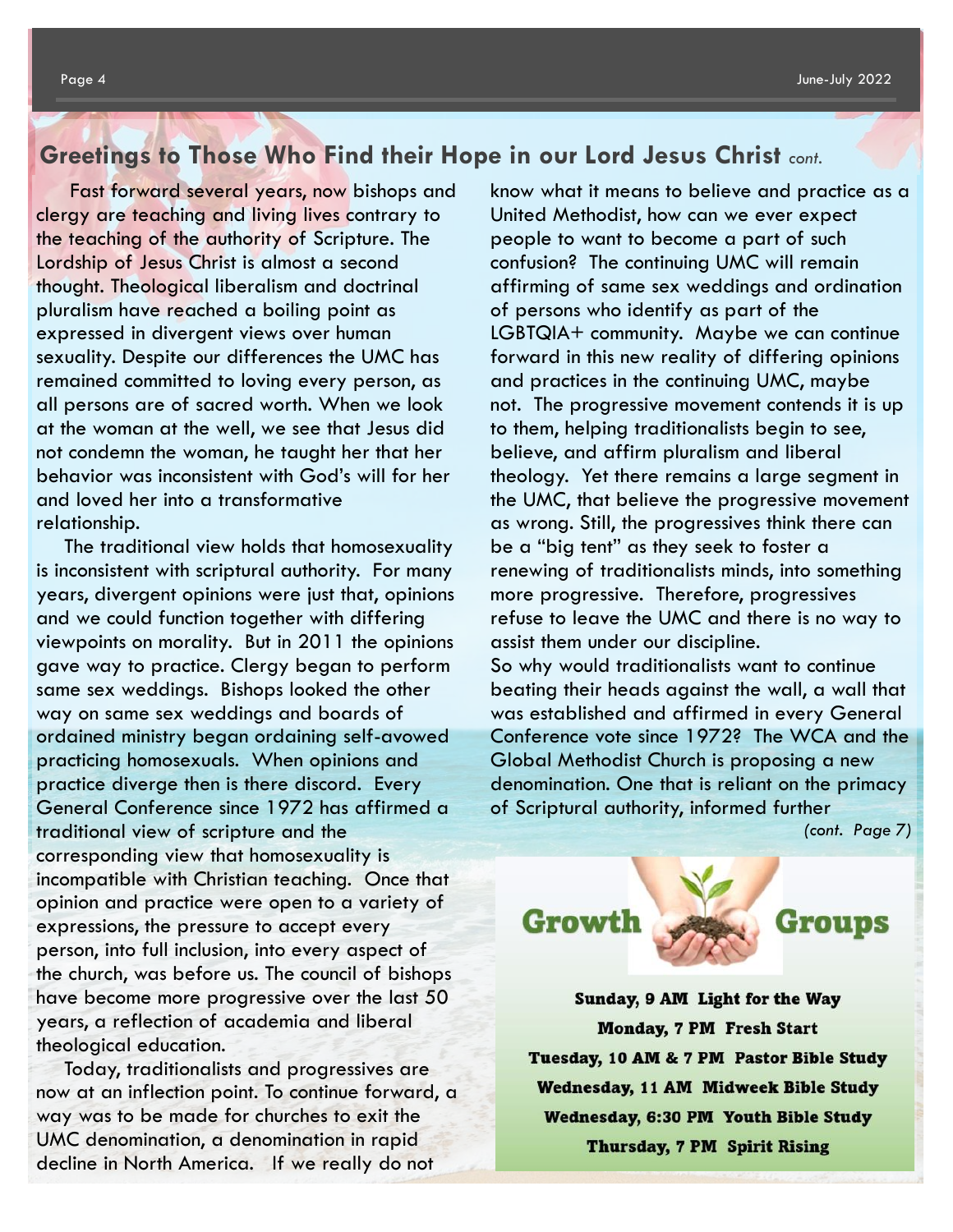#### **We Bow, Not to Processes, But to the God Who Creates Processes** by Don Brown

I was in the delivery room during the births of our children, Derrin and Sarah. I have to say, no matter what I've heard friends say about babies' being beautiful, what I saw at first was a lizard, looking like it was shedding its skin. When I've seen the pictures of a fetus, I'm more convinced there's a lizard in there somewhere. However, that doesn't reflect at all on the beautiful people that both of our children have become. There's a process in that.

From a microscopic bunch of cells comes a thinking, feeling, creative person who can change the world. Everywhere I look at God's creation, I see processes, from the micro of atoms and subatomic particles to the macro of galaxies and the universe. That shouldn't be a surprise, because the Creator of the Universe not only created stuff, but also time. Stuff changing over time kind of defines the word process. God has also given us the capability of creating stuff in this world. We have the capability to bring Goodness into existence. I see this as one of the primary spiritual giftings that goes along with Wisdom and Love.

Just as God brings processes into existence,

we should expect that our creative effort is similar. Very seldom, if ever, do we see the result of a creative effort just springing into existence. There is a beginning step, a series of following steps, each a part of a process that ultimately forms the result we want to bring about. We also see that there is a process involved as our church strives to follow Jesus' command to make disciples. We are INVITING folks to gather with us. We help them in CONNECTING with Jesus and His Church. We facilitate the TRANSFORMING of each of their minds - their intellect, their emotions and their character - to be more like Jesus. We support them as they find joy SERVING in our community and in our church.

We encourage everyone who wants to know more about our church to dig into this process. Check out our Welcome brochure. Talk to one or more of our leaders. And, finally, see how God might be pouring spiritual gifting into you to fire up some part of the process.

*Spiritual Gifts Inventory can be found at the Welcome Desk, or online at www.umcdiscipleship.org/ spiritual-gifts-inventory/en*

#### **Salute to Service Mural** by Stephanie Moreno

It started out as an art professional development meeting. The art teachers who organized the project for the Palm City Post Office, knew it was a huge undertaking and invited all the art teachers to come help out. There were high school students that had committed to helping but some art teachers who were doing the actual painting of the mural. So I went to check it out that weekend and WOWZA!

It was like nothing I have ever seen. They had projected it up to the wall and traced it out in sharpie the week before and so there was a basic design already on the wall. We needed to

work on a scaffolding because the wall was about 17 feet high and 75 feet long. I got to be on the scaffolding because no one else wanted to be up there! It was like a dream come true. So I grabbed all the supplies I thought I would need and climbed up and started painting.

We worked for several Saturdays and made a lot of headway. We had a field trip one day where the high school students and teachers were able to go paint at the mural. It was a great day. We just kept working each time we could. Many people thought it was finished when we, the artists, were still not done *(cont. page 6)*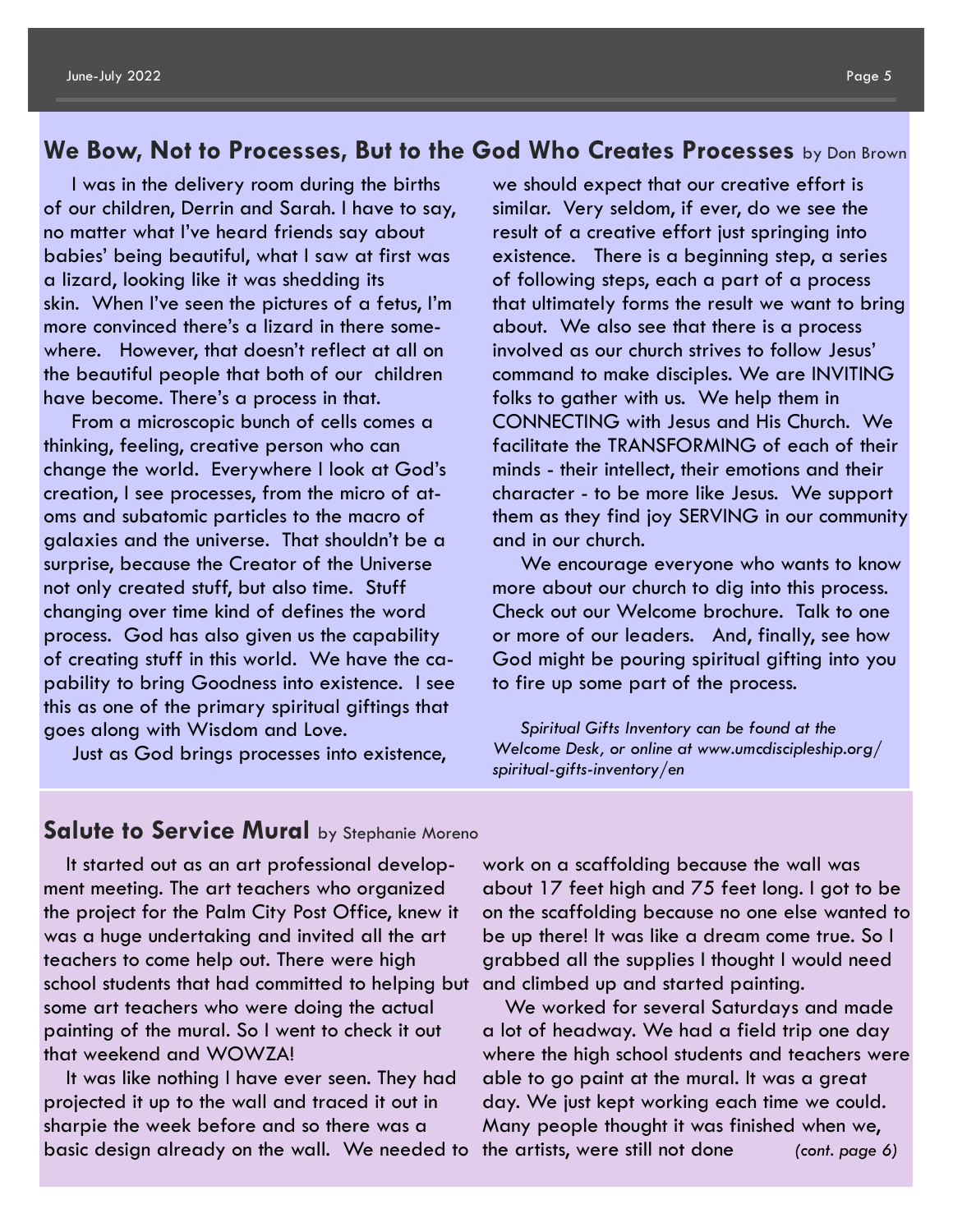

**Salute to Service Mural** by Stephanie Moreno *(cont.)*



Stephanie and Nadia, her daughter, painting the mural on a scaffold.

putting the final touches. After five months, it was finally finished!

This has been such an amazing experience for me. Every day that we were working on the mural, cars were driving by and saying thank you. There was so much gratitude from the community. One day, a man parked his car and took the time to explain to us that we had the salute wrong. He felt compelled to share this with us artists, as he was a retired vet. We had no idea! So this became a big deal to the community and they even talked about it at the school board meeting. We ended up painting over the wrong

salute and re-doing it on the other side. What people do not know is that when they projected the image to trace it on the wall at such a grand scale, it was in reverse. We were happy that we were able to fix it.

Overall, it was an experience that I will remember forever and I am so grateful to God for this opportunity to renew my inspiration for art and provide respect to our service providers, who are the building block for our communities.

*Stephanie Moreno was the Children's Director for the last three years, until January 2022.*

#### **Current Events in the UMC** by Rev. Dr. Doug McClain

What seems to be the presenting issue facing the UMC today, is the inclusion of the LBGTAI?+ community, only masks the real issue. The issue is really a disagreement over fidelity to the historic confession of the Christian faith, as expressed in the normative nature of the Holy Scripture as the primary rule of faith, ecumenical creeds, the Articles of Religion, and Wesley's standard sermons. Beneath the surface of the so-called dividing issue on inclusion, is the continued argument over the theological and moral foundations of contemporary Methodism. We seem to have lost the Wesleyan expression of Christian faith anchored in the Holy Trinity and reliance on Christ our Savior and Lord. The Christian Gospel transcends every instance of idolatrous worship of contemporary cultures, including but not limited to hedonism, racism, ag-

ism, sexism, greed, power, and narcissism. We must confess our **complicity to the** current culture. We must counter the current trend and rediscover a radical allegiance to Christ. The time for theological toleration ripe with moral indifference is past. We now have a diseased expression of Christianity in the United Methodist Church; we must recognize the reality and the battle we are in to reclaim a core Christian orthodoxy. There is no better offer than to offer someone a new life in Christ that is given by the Holy and Sovereign Lord of the Universe. I/we will continue to be in ministry to all people and with all people. I see a movement of the Holy Spirit in the current renewal of the Church Universal, liberated from cultural Christendom.*(cont. page 7)*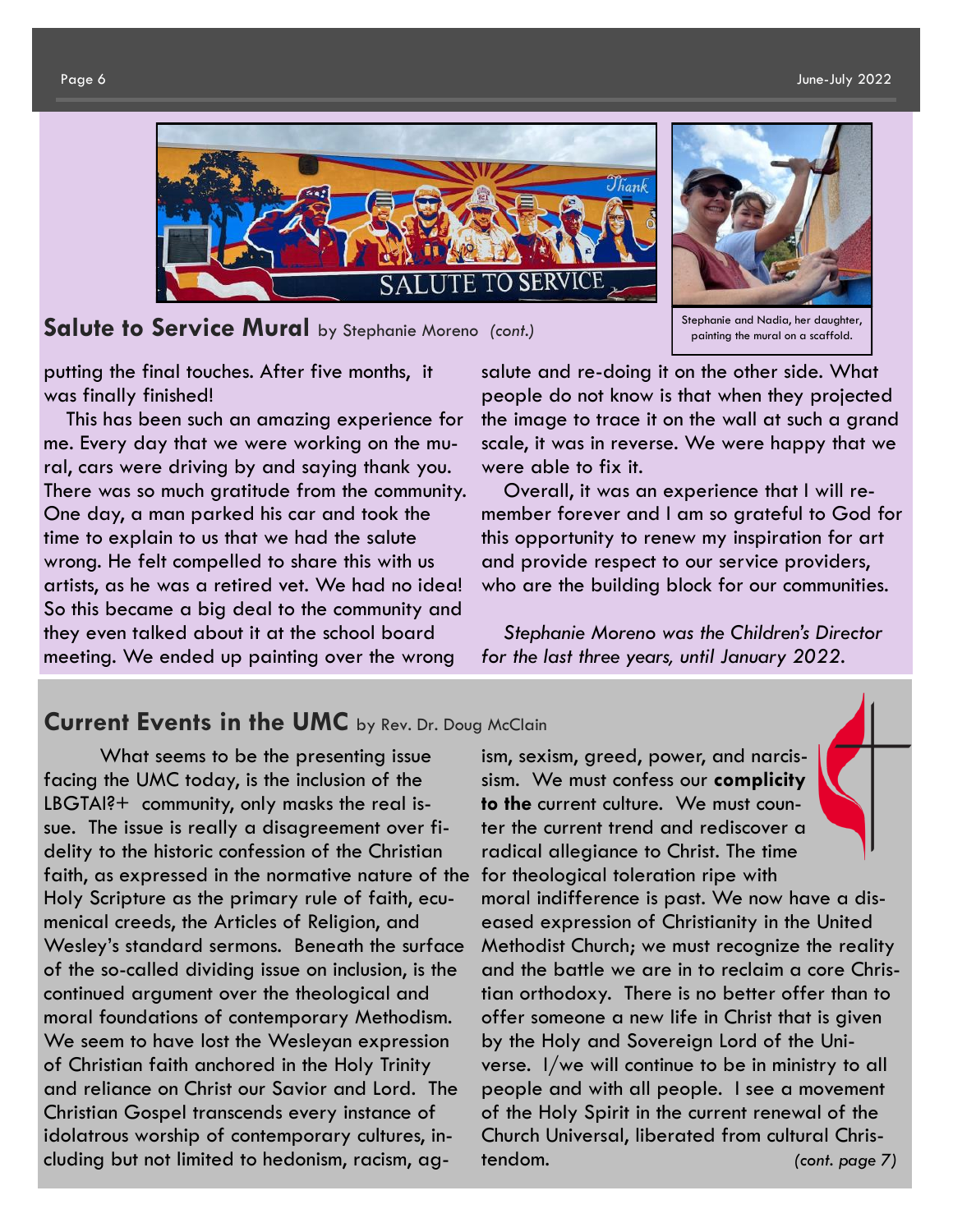#### **Current Events in the UMC** by Rev. Dr. Doug McClain (cont.)

I rededicate myself in uniting to this higher commitment to Christ. I will work on my commitment through prayer, fasting, and an everincreasing reliance on Scripture. My hope is that most every person who desires to speak and be heard will occur during June and July. If this timeframe is unavailable to you, I am open to discussions by appointment. If you would prefer to speak with me privately, contact Bette in the

office to schedule a time. If July does not work for you, please arrange a time to speak with me. The work before us is difficult on many levels we all need to be informed and we all need to be heard. I am committed to this work for God, for my family of origin, and my beloved family in Christ. Regardless of all that is happening, we will remain Methodists, and we will continue serving our Lord and community.

#### **Greetings to Those Who Find their Hope in our Lord Jesus Christ** *(cont. )*

by 2,000 years of Church tradition. I believe, after nearly three years at First Hobe Sound, ours is a vision of a future with a traditional church and its missions and agencies remaining grounded in Scripture and less affected by societies changing morality norms. Our first responsibility is doing what Jesus instructed, follow me and make disciples of all people.

I recommend and encourage your personal investigation. Begin by looking through some materials from both the UMC and the WCA GMC. A good explanation of the traditional dilemma is seen in a video by Tom Lambrecht [https://www.youtube.com/watch?](https://www.youtube.com/watch?v=0SSVXTiu3s8) [v=0SSVXTiu3s8](https://www.youtube.com/watch?v=0SSVXTiu3s8) I recommend you take an opportunity to listen to this video and search for others on both sides of the issue. Here are some suggestions:

- GMC: [www.globalmethodist.org](http://www.globalmethodist.org/)
- WCA: [www.wesleyancovenant.org](http://www.wesleyancovenant.org/)
- WCA-FL: [www.wcafl.net](http://www.wcafl.net/)

Also search through Social Media for the Global Methodist Church, Wesleyan Covenant Association, Wesleyan Covenant Association-Florida and for current UMC resources you might want to begin here: 1. A Narrative for [the Continuing United Methodist Church](https://florida-email.brtapp.com/!J4q6OWbLlga1stsNf7jPTI0KfZhip3N9XJxOSoyY9OItkxtolZIxw4oy96KHze7Q0) 2. [#BeUMC](https://florida-email.brtapp.com/!IAqRewjq3SehLYiZnnfeAeDp5C361ejiSAKpx-TO6rKU2WxzisGM4QUOOZ5cAzEOg) 3. [A Community of Love and](https://florida-email.brtapp.com/!y950eLhKZ7m0ZqoW+Y8F4cTuaYRbziMcsXFUE3VxCCUEWBXfRKPOq47hSR-CI9Seg)  [Forgiveness](https://florida-email.brtapp.com/!y950eLhKZ7m0ZqoW+Y8F4cTuaYRbziMcsXFUE3VxCCUEWBXfRKPOq47hSR-CI9Seg) (links available in the church office) I will continue to do my best to keep you

informed as to the continuing dialog, but most of all, PRAY! Pray that we can recognize God's intention for us as a local church. Pray that God will deliver us to a place where we can be the most effective voices to the marginalized, reaching them for Jesus. Pray for revival, regardless of your traditional or progressive values, that we may recapture the enthusiasm for our faith to be expressed in a Wesleyan theological framework of personal and social holiness. Pray that disciples are made in small groups. Pray that worship is not relegated to only Sunday morning at specified times, duration, and style. Pray that the way we worship will be a contextual voice in the wilderness. Pray and anticipate a future that holds, all becoming fully functioning disciples of Jesus Christ. That is the mission from which we have strayed.

As always, I am here to help lead and guide us through the turbulent waters confronting our faith. I believe God appointed me here for this purpose. We should never desire to see a brother or sister separated from the love that is Christ Jesus and the love of the Methodists in Hobe Sound.

> In service to the one & only Truth, Pastor Doug